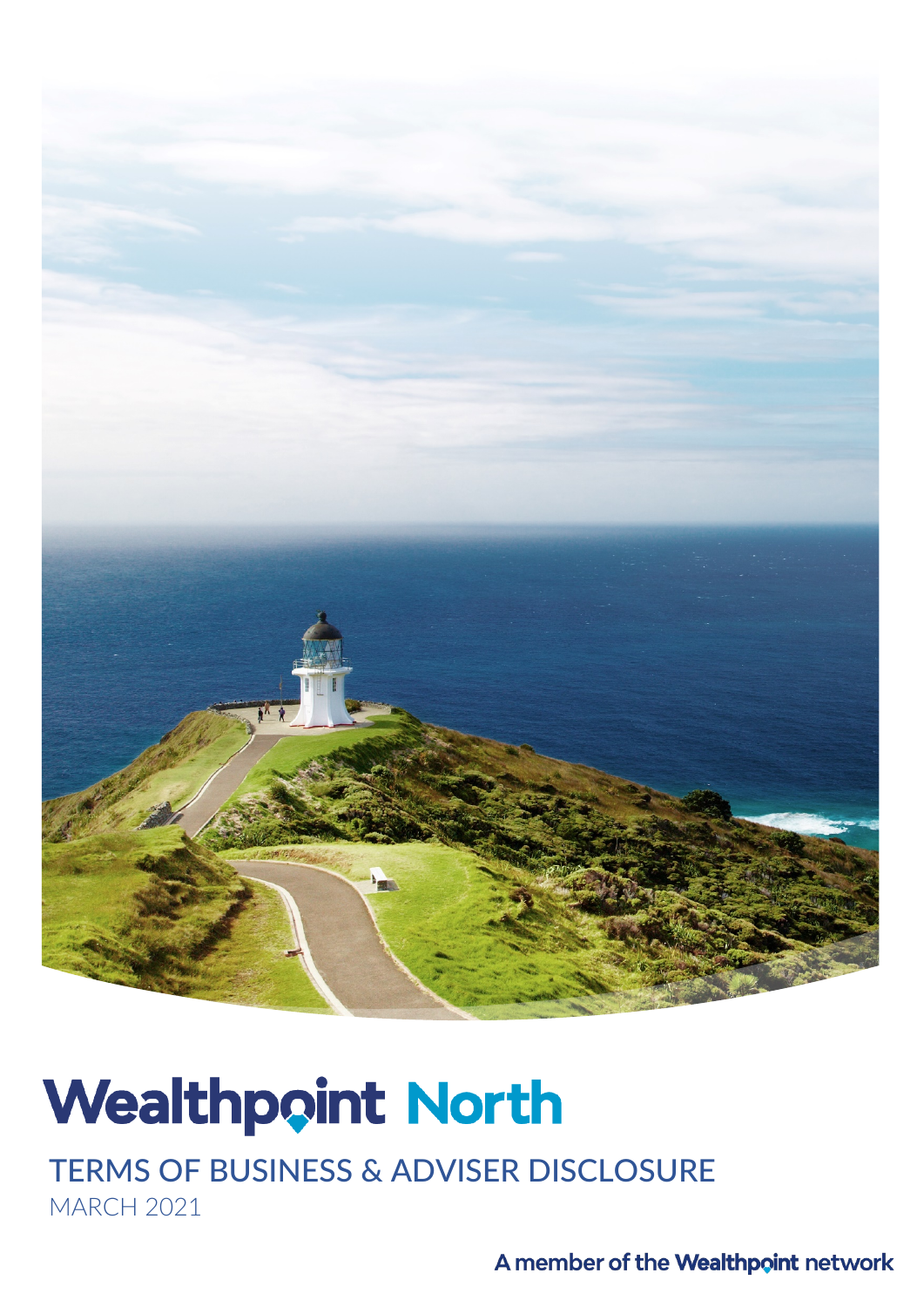## **CONTENTS**

| About your adviser and Wealthpoint North          |   |
|---------------------------------------------------|---|
| Duties information                                |   |
| Services L can assist with                        |   |
| Suppliers and relevant commissions                |   |
| Fees                                              | 3 |
| Commissions, conflicts of interest and incentives |   |
| Privacy Information                               |   |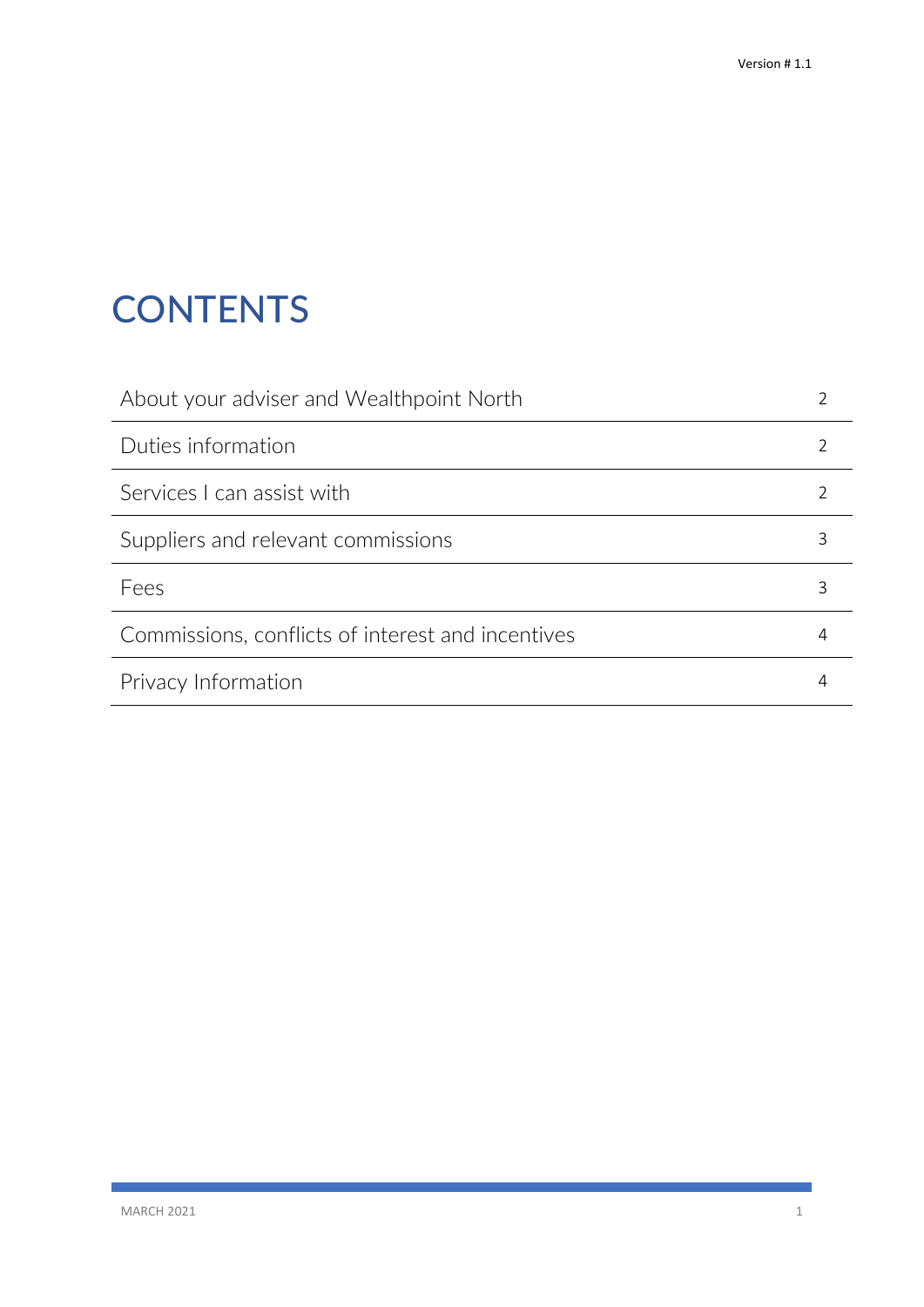### ABOUT ME

**Name** Richard Gerard

**Address** 4 Millstream Place, Warkworth 0910

**Phone** 09 4257400

**Email** richard@wealthpointnorth.co.nz

**Website** wealthpointnorth.co.nz

I am a financial adviser for Wealthpoint North and I am giving financial advice on behalf of Wealthpoint Limited which holds a transitional Financial Advice Provider Licence.

Unless detailed in the Scope of Service document, my advice and recommendations will be personalised to your specific situation, taking into account your goals, personal situation or your specific needs.

#### **Qualifications**

Graduate Diploma in Business studies endorsed in Personal Financial Planning

Bachelor of Agricultural Commerce

AdviserLink Level 5 Certificate in Financial Services

### **DUTIES** INFORMATION

I am bound by the duties of the Financial Markets Conduct Act to:

- Meet the standards of competence, knowledge and skill set out in the Code of Conduct.
- Give priority to the clients' interest and exercise care, diligence and skill and meet the standards of ethical behaviour and conduct.
- Client care as set out in the Code of Conduct.

### SERVICES I CAN ASSIST WITH

**KiwiSaver** A voluntary savings scheme to plan for retirement.

**Investment** The investing of money or capital to meet goals and objectives.

**Life Insurance** Insurance providing a payment upon terminal illness or death of the insured.

**Trauma Insurance/ Serious Illness** Insurance providing a lump sum payment to cover immediate medical expenses and other financial needs when a critical illness or injury occurs.

**Disability Insurance** Insurance that provides a lump sum in the event the insured is prevented from working and unlikely to work again in the future due to disability.

**Income Protection** Insurance that provides income in the event the insured is prevented from working and earning an income due to an illness or disability.

**Health Insurance** Insurance providing reimbursement for certain types of medical expenses.

**Business Insurance** Insurance providing cover for businesses related activities including public and statutory liabilities.

**Rural Insurance** Insurance providing cover for farm and agricultural related activities.

**House Insurance** Insurance providing cover against losses and damages to an individual's residence.

**Contents Insurance** Insurance providing cover against damage and loss of an individual's personal possessions.

**Car Protection** Insurance providing cover against damage and loss of a vehicle.

**Watercraft Insurance** Insurance providing cover against damage and loss of a watercraft.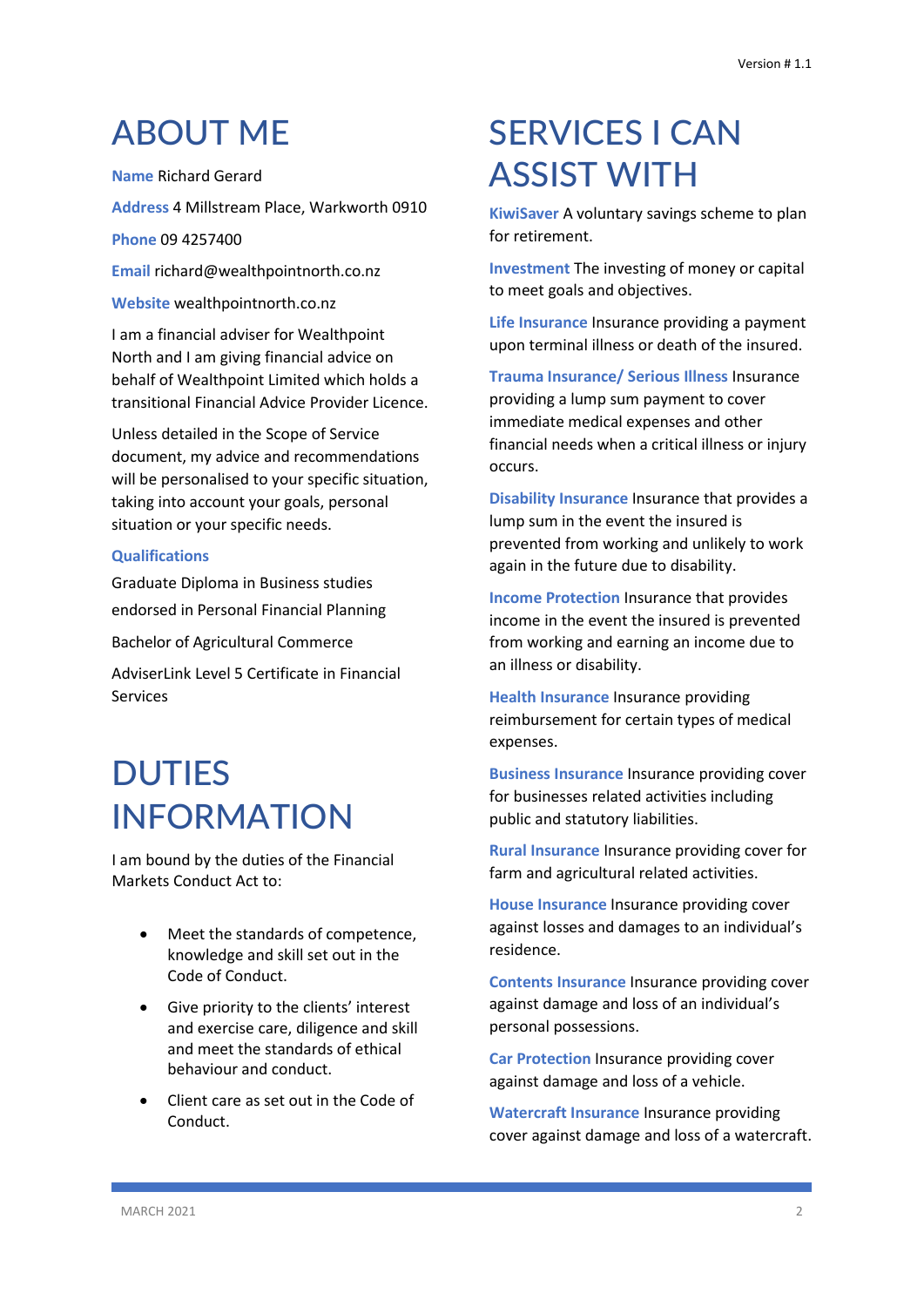### SUPPLIERS AND RELEVANT **COMMISSIONS**

#### **General Insurance**

AMP General, Vero General Insurance, Vero Liability, Vero Marine, Delta Insurance, Star Insurance & Insure Direct

Commission paid by the insurer ranges from 0% - 25% depending on the provider. Based on annual company premium.

#### **Life, trauma, health, and travel insurance**

AIA, nib, Partners Life, Southern Cross, Accuro, AMP Life Limited, ACC CoverPlusExtra, Asteron, Fidelity, Sovereign (now part of AIA) & Tower

Upfront commission paid by the insurer ranges from 0% - 200% and ongoing commission ranges from 0% - 30% depending on the provider. Based on annual premium, no commission is paid on GST charges.

#### **KiwiSaver**

ANZ, AMP, Nikko AM, Milford Asset Management & Fisher Funds

Ongoing commission paid by the provider ranges from 0% - 0.25% p.a. of funds under management depending on the provider.

#### **Investments**

AMP, Nikko AM & ANZ

Ongoing commission paid by the provider ranges from 0% - 0.4% p.a. of funds under management depending on the provider.

AMP also pay up to 5% commission on your contributions, for some investments. These fees will be received by Wealthpoint Limited from product suppliers or platform providers and will on-pay the fees received to Wealthpoint North whilst retaining between 2.5% and 8% of the fees.

You may be required to pay third-party fees as a result of recommended investments which may include fund manager fees, fund administration fees, performance fees and transaction fees. These fees will be disclosed in my recommendations if applicable.

**I do not provide financial advice on Lending, however we do have specialists' advisers within Wealthpoint North who I can refer you to.**

In some cases I may refer you to an adviser outside of Wealthpoint North for specialty advice on areas I am unable to assist. I may receive a referral fee for this.

### **FFFS**

I may in some cases charge a fee for service. This fee is based on time and attendance and is set at \$150 per hour. In the event that I intend charging this fee it will be agreed prior to the implementation of the work. I will provide an estimate of the time required and if that time is to be exceeded you will be contacted and we would discuss prior to further work being charged for.

I may also charge an ongoing investment portfolio servicing fee of up to 0.5% p.a. of funds under management, agreed to prior to implementation of the portfolio.